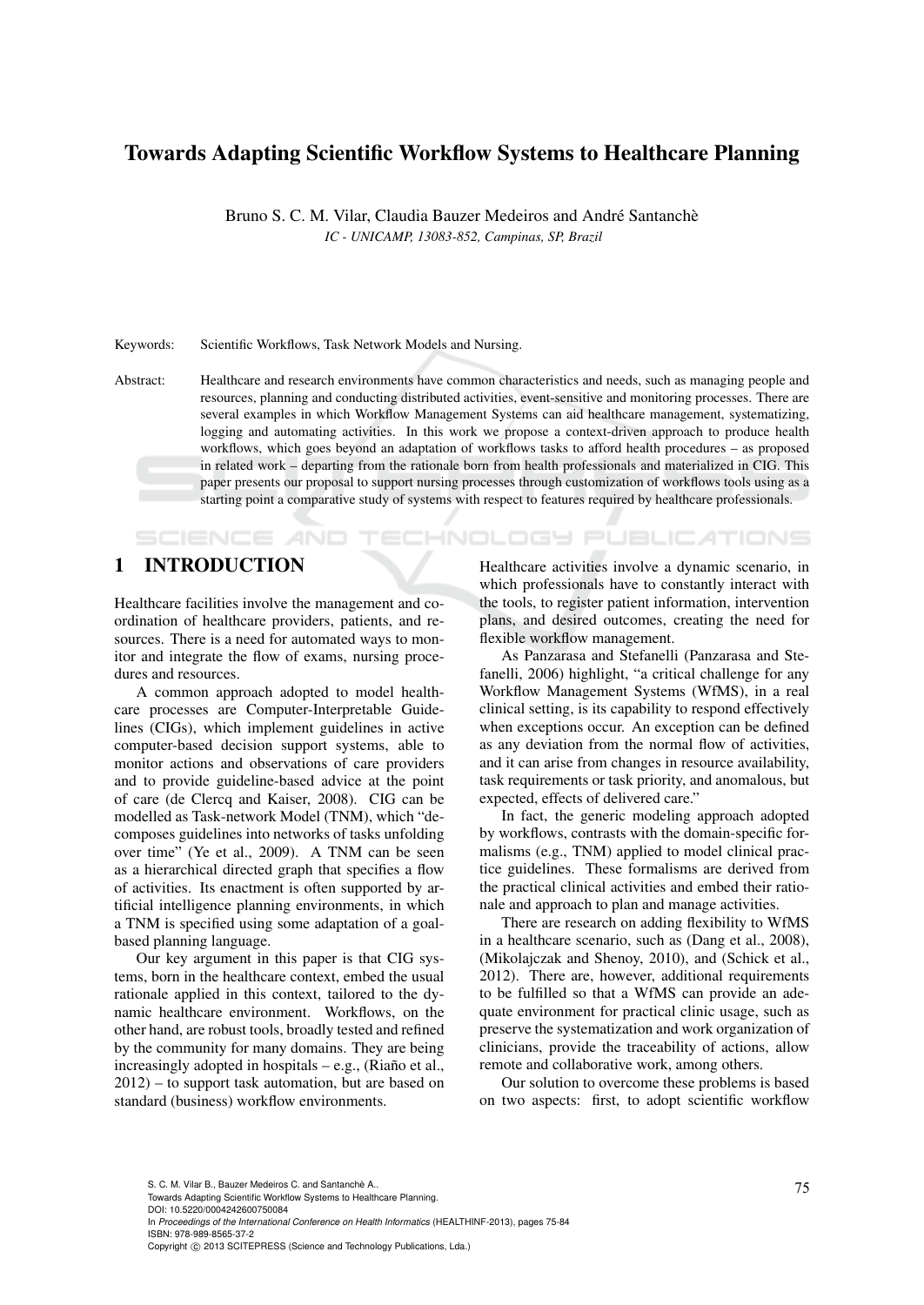systems<sup>1</sup>; second, to extend these systems with facilities for dynamic self-adaptation based on context. Our context-driven approach is a glue that enables to "think" workflows using a healthcare perspective.

Scientific workflow systems are normally adopted in research environments, to manage research activities, specification and execution of experiments. Given their event-driven characteristics, openness, flexibility, support to distributed collaborative work, and ability to handle exceptions, they are more suitable to health environments than business workflows.

This paper justifies this claim through analysis on the requirements of WfMS, created for scientific and business contexts, comparing their features with CIGs, applied to the healthcare domain. Our second ingredient – context-driven self-adaptation – is derived from the approach of planning and monitoring healthcare activities, as observed in TNM specifications.

The contributions of this paper are: (i) an outline of the architecture proposed with a case study (Section 4); (ii) a detailed analysis of the factors that led us this proposal, and comparative tables (Sections 2 and 3).

N

## 2 RELATED WORK

### 2.1 Context

One of the aspects to be covered in this work is adaptation of workflows to a context. Defining the term "context" in an accurate or complete way is not a simple task: in the literature, it varies according to the perspective of who uses the term, and where it is used. (Millard et al., 2004) say that "it is very difficult to take into consideration all the contextual factors in one information retrieval system, so that researchers often define the context as certain factors (location for example)".

(Dey, 2000) presents a generic definition of context, from a Computing perspective: "any information that can be used to characterize the situation of an entity. An entity is a person, place, or object that is considered relevant to the interaction between a user and an application, including the user and application themselves". (Strang et al., 2003) define the term as: "the set of all information characterizing the entities relevant for a specific task in their relevant aspects".

The definitions of (Bolchini et al., 2007), (Dey, 2000) and (Strang et al., 2003) are generic with re-

spect to the application. However, researchers more commonly require tailoring a concept to their needs, e.g., as in (Asfari et al., 2010). For them, "context describes the user current task, its changes over time and its states, i.e. we take into account the task which the user is undertaking when the information retrieval process occurs". (Turner, 1999), concerned with Intelligent Agents, defines context as "a distinguished (e.g., named) collection of possible world features that has predictive worth to the agent". To (Bandara et al., 2009), it is "any static or dynamic client- , provider- or service-related information, which enables or enhances efficient communications among clients, providers and services".

The variation of the use of "context" in different fields and purposes results in diverse denominations. Table 1 summarizes our survey of the usages of the term. The table shows for each paper the application area, the domain of use and the representation of "context". This study also showed that diverse kinds of information can be used to specify "context", such as: those that identify a user's characteristics and preferences; or the location of an event and information about it, such as history, climatic conditions, legislation, service characteristics, domain, platform and others. This information is collected in different ways: sensors, logs of users' actions in systems, forms and others.

In spite of a wide space of variables to identify a context – eg. domain, service, location, identity, and device –, some can be highlighted. To (Dey, 2000), location, identity, time, and activity are the most important context variables to characterize the situation of an entity. According to the author, these kinds of contexts not only can answer questions such as "Who", "What", "When" and "Where", but also they can act as indexes to other contextual information sources. For instance, in all mobility and location-based studies, the most important variables are space (coordinates) and time.

### 2.2 Scientific Workflows

A workflow is the sequence of steps that are necessary to achieve a specific goal (Barthelmess, 1996). It allows to systematize a task in activities that, from their respective input resources, generate a certain result. Each activity can be composite or atomic. Workflows can be designed from an abstract specification that is refined gradually until it reaches an execution level – a concrete workflow (Medeiros et al., 2005). An abstract specification helps to understand how workflow tasks are carried out, identify problematic spots (e.g., bottlenecks), and analyze changes that can be carried

<sup>1</sup>As opposed to the business workflow systems adopted in hospitals.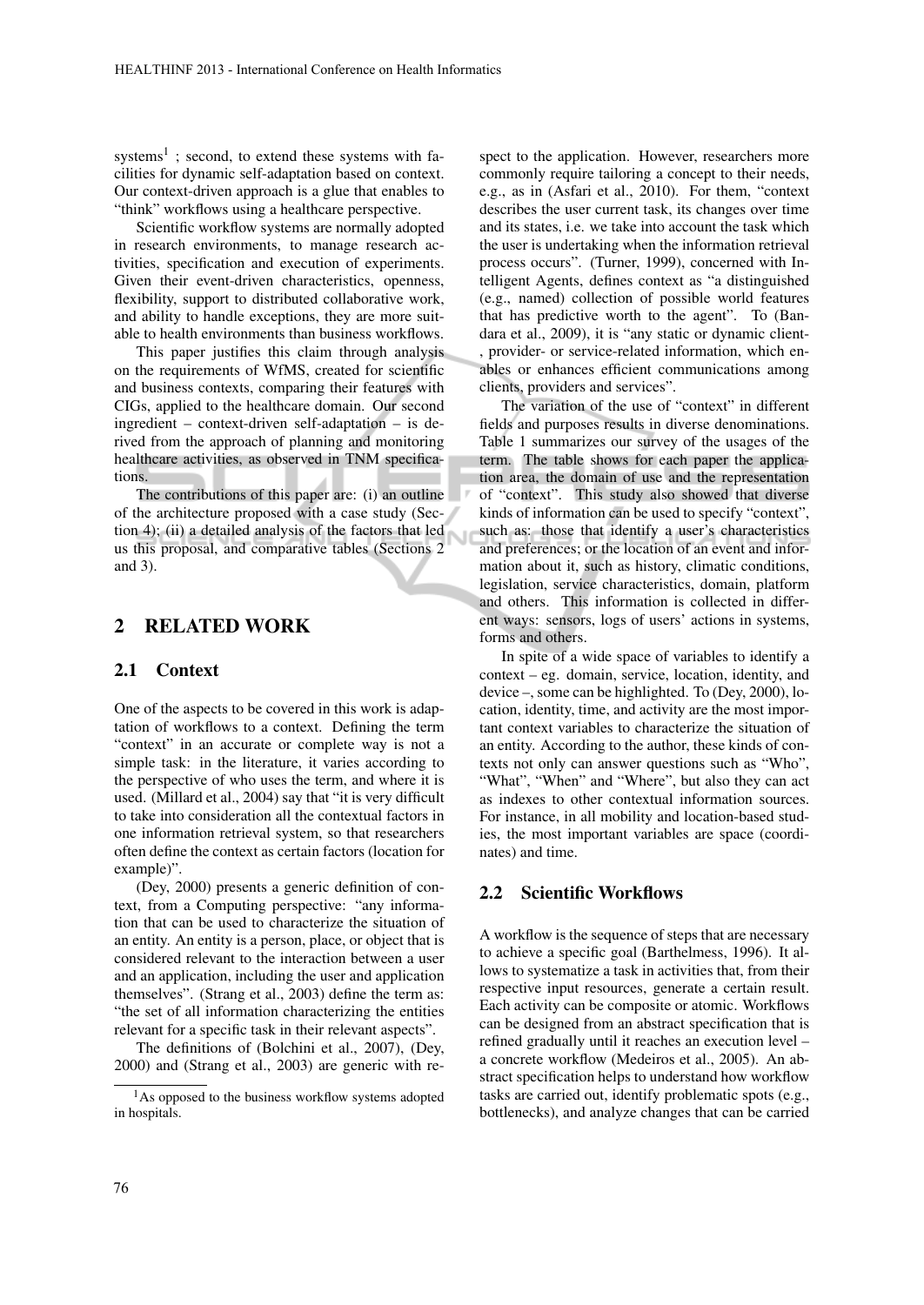| <b>Work</b>                | <b>Computing-related Aspects</b>   | <b>Application Do-</b> | <b>Context Representation in a Com-</b> |
|----------------------------|------------------------------------|------------------------|-----------------------------------------|
|                            |                                    | main                   | puter                                   |
| (Dey, 2000)                | <b>Context-Aware Computing</b>     | Generic                |                                         |
| (Millard et al., 2004)     | <b>Context-Aware Environments</b>  | $Com-$<br>Pervasive    | Multiple Ontologies (OWL)               |
|                            |                                    | puting                 |                                         |
| (Bolchini et al., 2007)    | <b>Evaluation Framework - Con-</b> | Generic                | Generic: analyze and suggest mod-       |
|                            | text Models                        |                        | els                                     |
| (Bandara et al., 2009)     | Web Services Composition           | <b>Business</b>        | Ontology (OWL - light)                  |
| (Kholladi and Doan, 2010)  | <b>Information Retrieval</b>       | Generic                | <b>Relational DB</b>                    |
| (Asfari et al., 2010)      | <b>Information Retrieval</b>       | Generic                | Tasks represented as UML State Di-      |
|                            |                                    |                        | agram. Terms associated to ontolo-      |
|                            |                                    |                        | gies (WordNET e ODP)                    |
| (Carmagnola et al., 2005)  | Adaptive Hypermedia                | Generic/Validation:    | Multi-ontology matrix and SWRL          |
|                            |                                    | Tourism                | rules                                   |
| 2007)<br>(Lundberg,<br>and | Distributed Environment In-        | Emergency              | Inference rules mapped on Work-         |
| (Lundberg and Rune, 2009)  | formation Sharing                  | <b>Service Centres</b> | flows Simulates: state and conse-       |
|                            |                                    |                        | quence                                  |
| Hansen,<br>(Bardram<br>and | Computer-Supported Cooper-         | Clini-<br>Hospital     | Not specified                           |
| 2010)                      | ative Work                         | cians                  |                                         |
| (Strang et al., 2003)      | Middleware                         | Generic                | Ontology (represented in:<br>OWL,       |
|                            |                                    |                        | DAML+OIL and F-Logic)                   |
| (Cho et al., 2010)         | <b>Workflows</b>                   | Agriculture            | RDF: restrictions. uWLD: context        |
|                            |                                    |                        | aware workflows language.               |
| (Turner, 1999)             | <b>Intelligent Agents</b>          | Medical Diagno-        | C-Schemas ("frame-like")                |
|                            |                                    | <b>SIS</b>             |                                         |

Table 1: Characteristics of work using the notion of context.

out in designing the workflow. Executable (or concrete) activities are those associated with some tool or service that processes or aids the obtention of results that serve as input to other activities.

Workflow management, coordination of processes and other functionalities are the responsibility of WfMSs. These systems orchestrate algorithms and computational processes, combining parallel and distributed processing, databases, artificial intelligence, among others, building a repository for experimentation through simulation (Deelman et al., 2009).

WfMSs allow processes to be organized in different ways to meet requirements and processing needs. The main characteristic of a WfMS is process automation, involving the combination of activities performed by people and computers (Hollingsworth and Others, 1993). The role of these systems, however, is not limited only to the automation, but also allows to obtain process information in different levels of detail, besides systematically capturing provenance information of produced data (Scheidegger et al., 2008).

In this paper, scientific workflows are adapted to healthcare. A scientific workflow can represent the process chaining that transforms data aiming at an experimentation by simulation(Ogasawara et al., 2008). These systems "enable researchers to collaboratively design, manage, and obtain results that involve hundreds of thousands of steps, access terabytes of data, and generate similar amounts of intermediate and fi-

nal data products" (Deelman and Chervenak, 2008). Thus, scientists can focus on their research and not on computation management (Deelman et al., 2009).

## 2.3 Computer-interpretable Guidelines

"Clinical guidelines can be viewed as generic skeletal-plan schemata that represent clinical procedural knowledge and that are instantiated and refined dynamically by care providers over significant time periods" (Shahar et al., 1998). There are also specialized versions of the guidelines, e.g., Nursing Clinical Guidelines, which provide evidence-based instructions/recommendations about how to handle specific patient care issues (Din et al., 2010).

Even though the guidelines represent clinicians' background about suggested ways to deal with health issues, (Fox et al., 2009) highlight that the clinicians' judgment may conflict with the general guidelines, so the treatment may differ from the one originally stated. This may occur because the guidelines are generic, and thus may not consider new knowledge about the treatment, or patient allergy to the medicine, etc.

To automate the process of guideline application, as well as avoid errors and improve the process, there is the study and development of Computer-Interpretable Guidelines (CIGs). There are several rich studies to provide support for clinicians, such as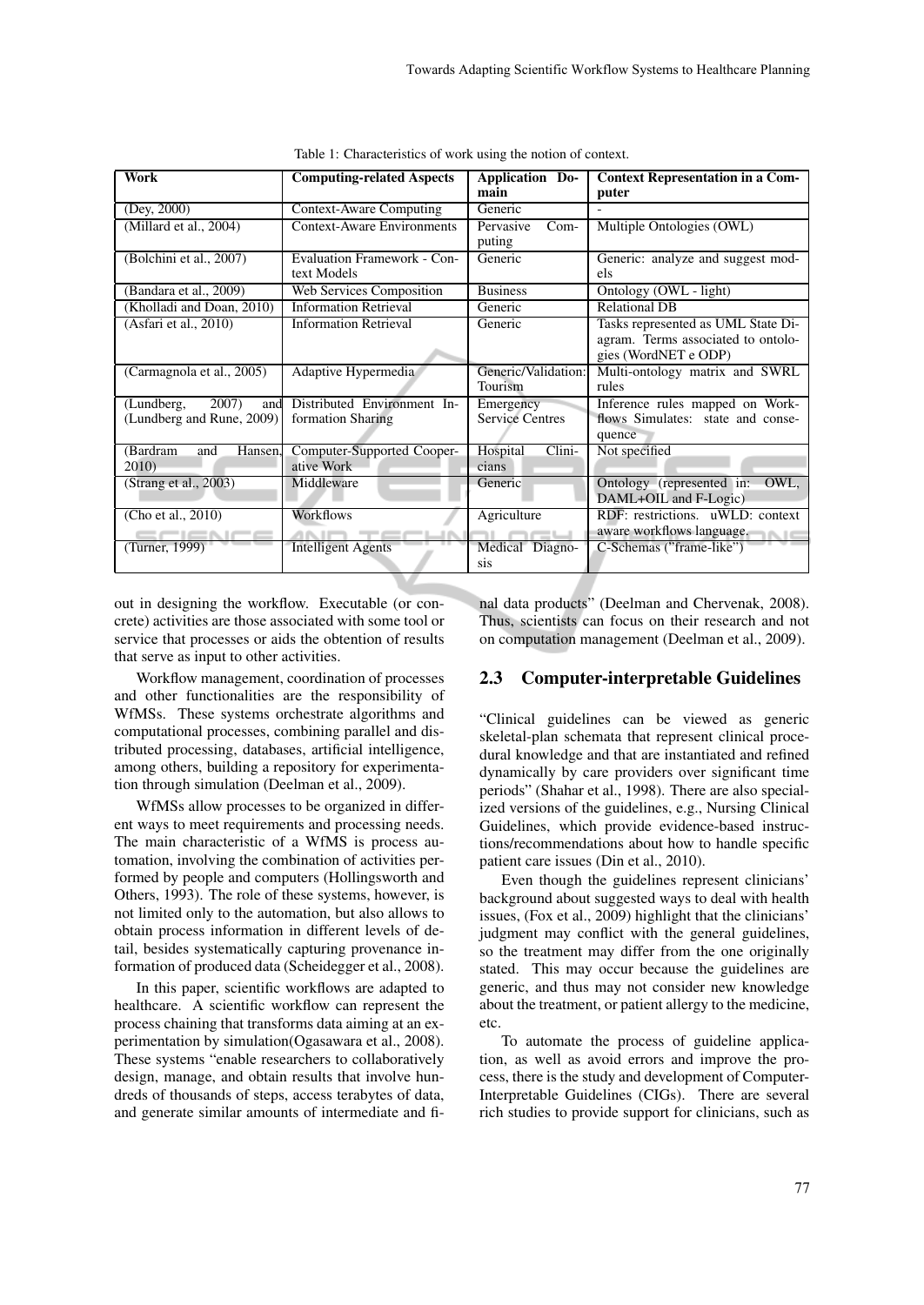Clinical Decision Support Systems (El-Fakdi et al., 2012), Care Flow (Mikolajczak and Shenoy, 2010), Task Network Model (Ye et al., 2009), Clinical Pathway Management System (Ye et al., 2009), and Healthcare Information Management System (Dang et al., 2008). To be effective, "these tools need to be simple to use, easily available, and work with different information systems in changing environments" (Leong et al., 2007). For those characteristics, there is a need to: i) Preserve methodology and systematization already applied by clinicians; ii) Provide flexibility to adapt the guideline instance to the situation; iii) Dispose of open and extensible environment to add resources and better suit the solution to the problem.

Our work tries to comply with those requirements combining features from WfMS and CIG systems. Section 3 analyses characteristics from both systems.

### 3 COMPARING WFMS AND CIG SYSTEMS AND TECHNI

**Contract Contract** 

Ideally, automated systems to support healthcare activities must comply with a variety of software requirements. They must be flexible, extensible by plug-ins, support different kinds of activities (services, languages, etc.), allow annotation of tasks, register provenance, provide access by a remote client, and support changes according to context variables. Also, they must maintain the nature of work of clinicians, be flexible to changes, responding to new information about patients. We analyzed different tools designed to automate and monitor activities with respect to these properties, as a necessary step to understand deficiencies and advantages of such tools. We present the results of this study in this section.

We separated the analyzed features in two groups, infrastructure and organization, respectively presented on Tables 2 and 3. On Table 2, features are focused on resources that allow flexibility to extend the tool, including its openness and extensibility by plug-ins, possibility to annotate (describe) basic components, share and reuse resources, schedule activities and provide some level of security. We use '+' to indicate compliance,  $' \pm'$  a partial or limited compliance, and '-' the lack of it. On Table 3 we analyzed the following: the basic component (building block) of the system, how it can be associated to other components, and which resources can be used to define a component. The table also contains a description of flexibility to change the flow of execution and which contextual information is associated to components. Column "resources to define a component" gives an idea of a system's flexibility to create/execute workflows on CIGs so let us now explain these systems.

Trident (Barga et al., 2008) is a scientific WfMS that provides workflow provenance, schedule, and monitoring. However, there is a lack of extensibility features, especially to deal with external resources as a workflow task. To add a task it is necessary to extend a specific Microsoft .NET class or use external tools to import webservices.

VisTrails (Howe et al., 2008) has resources for visualization and creation of workflows by analogy, useful to provide easy use for non-IT specialists. Also, there is an exemplification mechanism that allow faster identification of the purpose of a task, which benefits workflow creation to achieve the goal. There is a versioning tree that allows to view changes made to workflows, which would be interesting to analyze different interventions applied to patients. The tool has limitations regarding the use of subworkflows and support to share and retrieve workflows, reducing its suitability on collaborative environment.

Kepler (Altintas et al., 2004) can execute tasks sequentially, paralleled, iteratively, etc. The WfMS supports a wide diversity of options to implement tasks, including webservices, R and XSTL. It is possible to register provenance information and to semantically annotate components, using URN (*Uniform Resource Name*), which is interesting to make links between semantically described clinical guidelines. The limitations found are the lack of a client-server architecture.

Taverna (Hull et al., 2006) does not have an intuitive interface, but is easy to extend and supports annotations, provenance and sub-workflows. Also, it allows a diverse use of resources to implement tasks, such as webservices, Java API and spreadsheets. Tasks can be organized hierarchically using sub-workflows.

ASBRU (Seyfang et al., 2002), part of Asgaard (Yuval Shahar and Johnson, 1998), allows the design and execution of tasks. The basic component of the work (a plan) can have different attributes and be composed by subplans, forming a hierarchy. Atomic units of plans are actions, which represent a specific tasks under a plan, and have the flexibility to be associated to a user interaction, external program or device. The work deals with context and provides flexibility to change and adapt to situations. It is done associating a set of attributes that are used to perform reasoning, trigger plans, change states and alter measure values. Such attributes are: preferences (constraints, e.g., strategy, utility and resources), intentions (goals), conditions (rules that govern state transition) and effects (known effects that plan arguments have over measurable parameters). From the infrastructure point of view of ASBRU and Asgaard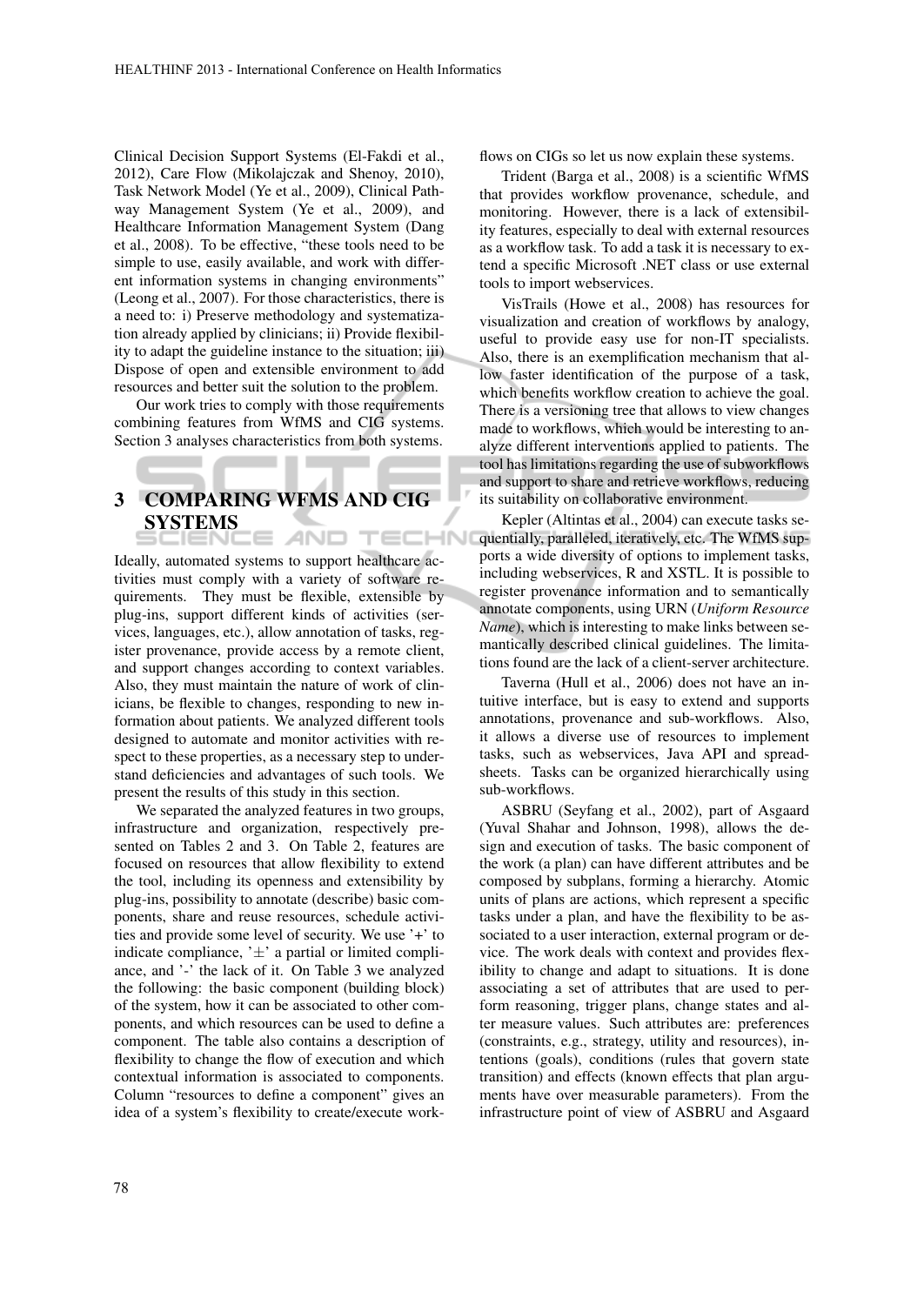do not provide a flexible way to extend using plug-ins or modular components from third party developers, and do not implement security policies.

(Mikolajczak and Shenoy, 2010) developed Careflow System, a WfMS developed for healthcare, using case handling technique to add the necessary flexibility inherent to the problem. The workflow can be executed in a flexible way because tasks are oriented to data and can be executed by different users. Each task has the flexibility to be executed, skipped or reexecuted. As result of the case handling flexibility usage, the complexity to deal with context variables is transferred to users, who need to know about the case to deal appropriately with the task. To avoid the inadequate handling of tasks, there is an access control mechanism that associate users and tasks to roles. The system is developed over the YAWL WfMS, thus ensuring its important infrastructure features, such as reuse and share of workflows, flexibility to extend, client-service architecture, and flexibility to use external resources as tasks and support for subworkflows.

CPO (Ye et al., 2009) was developed focusing on healthcare applications. However, as the authors remark, their approach is different from those based on TNMs (e.g., ASBRU). "The tasks in clinical pathways are not decisions and actions recommended to clinicians, but the interventions to be performed by a multidisciplinary team by using healthcare resources, which contains not only clinicians but other healthcare professionals within one or more organizations." As result, CPO is more similar to a traditional WfMS, with tasks that can be composed by subtasks, as workflows and subworkflows.

Perikles (Schick et al., 2012), also extends YAWL to increase the flexibility of a traditional WfMS, and makes it more suitable for healthcare applications. To this purpose, the work adds resources to control and plan tasks. Each task is specified under the HL7 standard, and may specify which tasks must be executed before or after another one, guiding users under activity planing.

ClinicSpace (Souza and Augustin, 2010) uses (Yamin et al., 2005) middleware to provide a tool to support collaboration and management of resources. The work is developed for pervasive and contextsensitive computing, interacting with sensors, devices and users. One of the main features is the recommendation of tasks based on task execution log.

The research analyzed can be classified in four main groups: scientific WfMSs ((Hull et al., 2006),(Howe et al., 2008), (Barga et al., 2008), and (Altintas et al., 2004)); business WfMSs ((Schick et al., 2012)); CIGs ((Seyfang et al., 2002), (Ye et al., 2009), and (Souza and Augustin, 2010)); hybrid ap-

proaches that extend or use WfMS to create a healthcare application.

Analysed WfMSs are extensible and, mostly, comply with open standards to connect with services; they support the management of provenance and annotation and can handle long transactions. The main workflow standards and/or tools have big libraries of shared workflows and support routines. Additionally, they allow the use of abstract activities, which can be associated to different resources, such as tools, documents or algorithms – provided as source code or service. Moreover, they commonly provide a more complete execution infrastructure with support to clientserver architectures and allow the reuse of already existing resources. However, they lack support for dynamic self-adaptation, and do not provide support to context changes.

CIGs are essentially activity graphs and may accept the use of external resources. CIG execution systems are focused on guiding healthcare professionals through recommended actions and register, in a database, data from executed tasks or events. They are usually hierarchical (e.g., TNM approach) and embed the practices and usages of health guidelines. Moreover, they support definition of sets of conditions which tailor the actions to perform for each situation. In fact, such sets are nothing more than contexts for CIG execution.

An important characteristic found on CIGs is the approach to support the methodology and the pattern of work of healthcare professionals. It is essential to reduce the resistance that professionals may have to the use of a new tool, as well as reduce the learning curve to use it.

There is, also, initiatives that combine CIG and WfMS: (Dang et al., 2008), (Mikolajczak and Shenoy, 2010), and (Schick et al., 2012). Those tools are able to extend the properties of WfMSs, specializing its features to be used in healthcare domain. The result is the possibility to use the WfMS features we characterized as infrastructure, and the improvement of the tool to allow better usage for healthcare professionals. Some of the properties of WfMSs and CIGs, however, can be lost while processing a workflow or a guideline. (Mikolajczak and Shenoy, 2010), for example, add flexibility to workflows, but transfer to the user the responsibility to deal with context adaptations. (Schick et al., 2012) limits the use of external tools to those compliant with HL7 standards.

This comparative study guided our model of context, to extend scientific WfMSs. Figure 1 summarizes our perception as result of the comparative analysis presented in CIG systems. At the top, we show an abstract representation of the CIG approach to or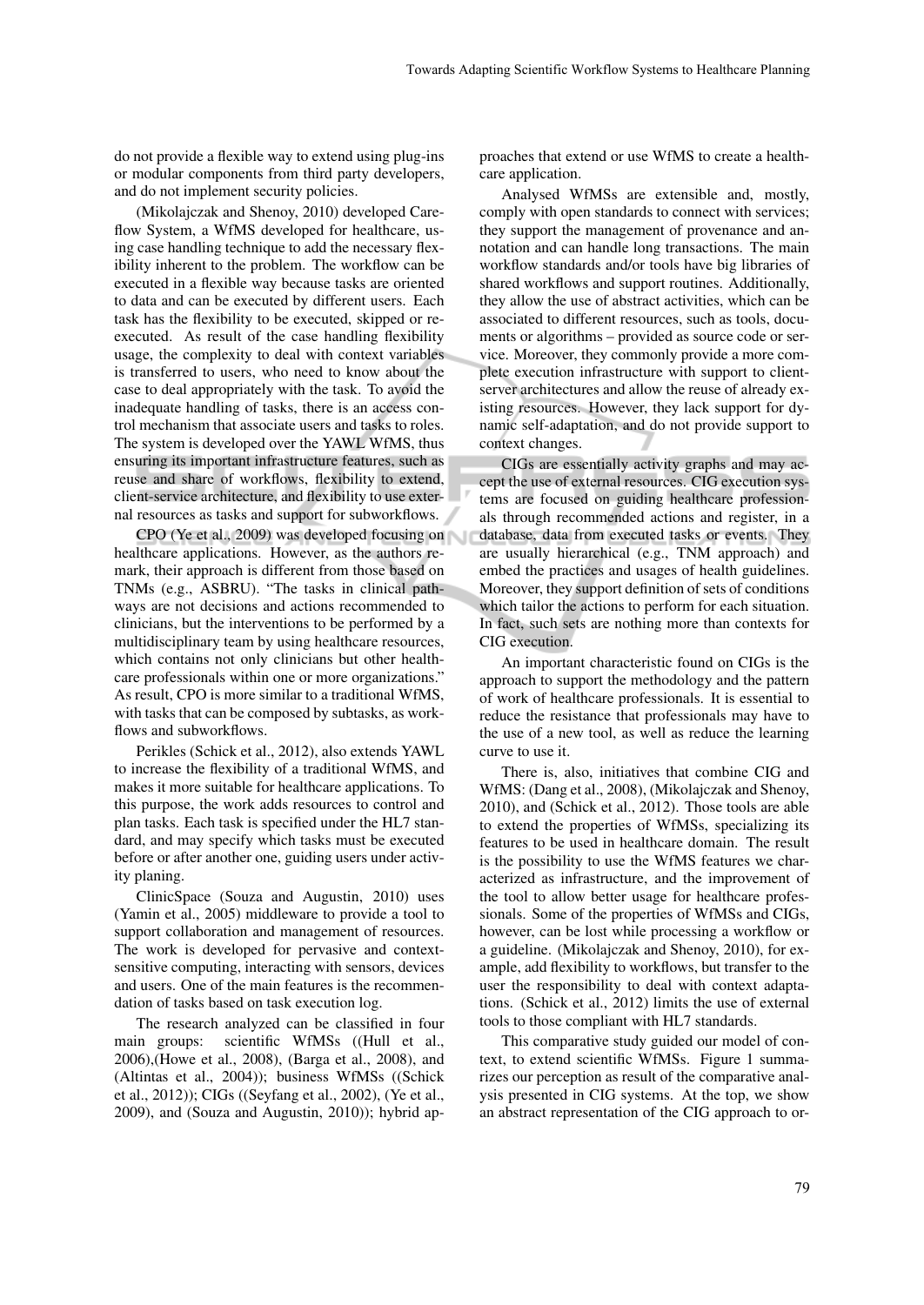ganize and handle tasks, as observed in CIG systems.



Figure 1: Organization of CIG and Workflow approaches as well as our proposed model.

Each box represents a plan whose execution is determined by the fulfilment of conditions, evaluated according to the state of variables, which we classify here as context variables. By context we mean, for example, the patient condition or the outcomes of a procedure. As illustrated in the figure, each plan can be decomposed in sub-plans, which in turn also have conditions defined by context variables – contextual conditions. We contrast this approach to the workflow approach illustrated at the bottom of Figure 1. Workflows are organized as a flow of tasks, whose connections are depicted by arrows. Even tough workflows can decompose their tasks in sub-workflows, different from CIG systems, this composition is a reuse strategy and will not guide the workflow execution according contextual variables. This observation motivated our work of applying this CIG hierarchical decomposition, based on contextual variables, to workflows; resulting in our context-driven workflow mechanism, detailed in the next section.

This will be discussed further, using our real case study as a basis for nursing activities.

# 4 CHARACTERIZATION OF THE SCENARIO AND PROPOSAL

Our case study involves the PROCENF system (Peres et al., 2009) and nursing professionals from the hospitals from University of Campinas and University of São Paulo<sup>2</sup>. Given this scenario, as well as the work described in (Doenges and Moorhouse, 2008),

we identified that a patient's admission and monitoring process in a hospital can be expressed, in a general way, by the abstract workflow presented in Figure 2. This workflow reflects the patterns of the analysed CIGs, which are synthesized in table 3. The figure uses vocabulary from NANDA – North American Nursing Diagnosis Association – (Intl., 2012), NIC – Nursing interventions classification – (Sigsby and Campbell, 1995), and NOC – Nursing outcomes classification – (CNC, 2012). As can be seen, the workflow includes an iterative step in which a patient passes through anamnesis interrogation, an assessment phase. Then, there is the analysis of registered data to diagnose the problem and to identify expected outcomes (prognosis). Intervention planning and application phases occur to achieve an outcome. Outcome analysis consists in the analysis of intervention results, followed by updates to anamnesis records. If the treatment achieves expected outcomes, the patient can be released. Otherwise, a new iteration occurs.



Figure 2: High level *Workflow* for healthcare treatment.

Health plans are characterized by progressively refinement by health professionals according to the context in which they are executed. While several "standard" procedures exist for a multitude of situations, each procedure is related to a given situation, or context, e.g., illness to be treated, patient anamnesis, and so on. However, depending on how a patient responds to interventions, a plan may change drastically. Thus, the execution of a sequence of tasks within a procedure is usually undertaken hierarchically: global procedures are defined in a high level manner, and undergo top-down refinement according to a given situation. Thus dynamics of this context-driven construction presents a marked contrast to other domains in which workflows or plans are conceived

If each procedure is defined as a workflow, this involves at least two aspects: (i) The execution of a given workflow may be suddenly interrupted to yield control to a different workflow dynamically defined by context and the original workflow may not even be ever resumed; (ii) Every workflow task subsumes

<sup>2</sup>The hospital complex of the University of Campinas alone receives about 500,000 appointments, with over 43,000 internments and 34,000 surgical interventions per year.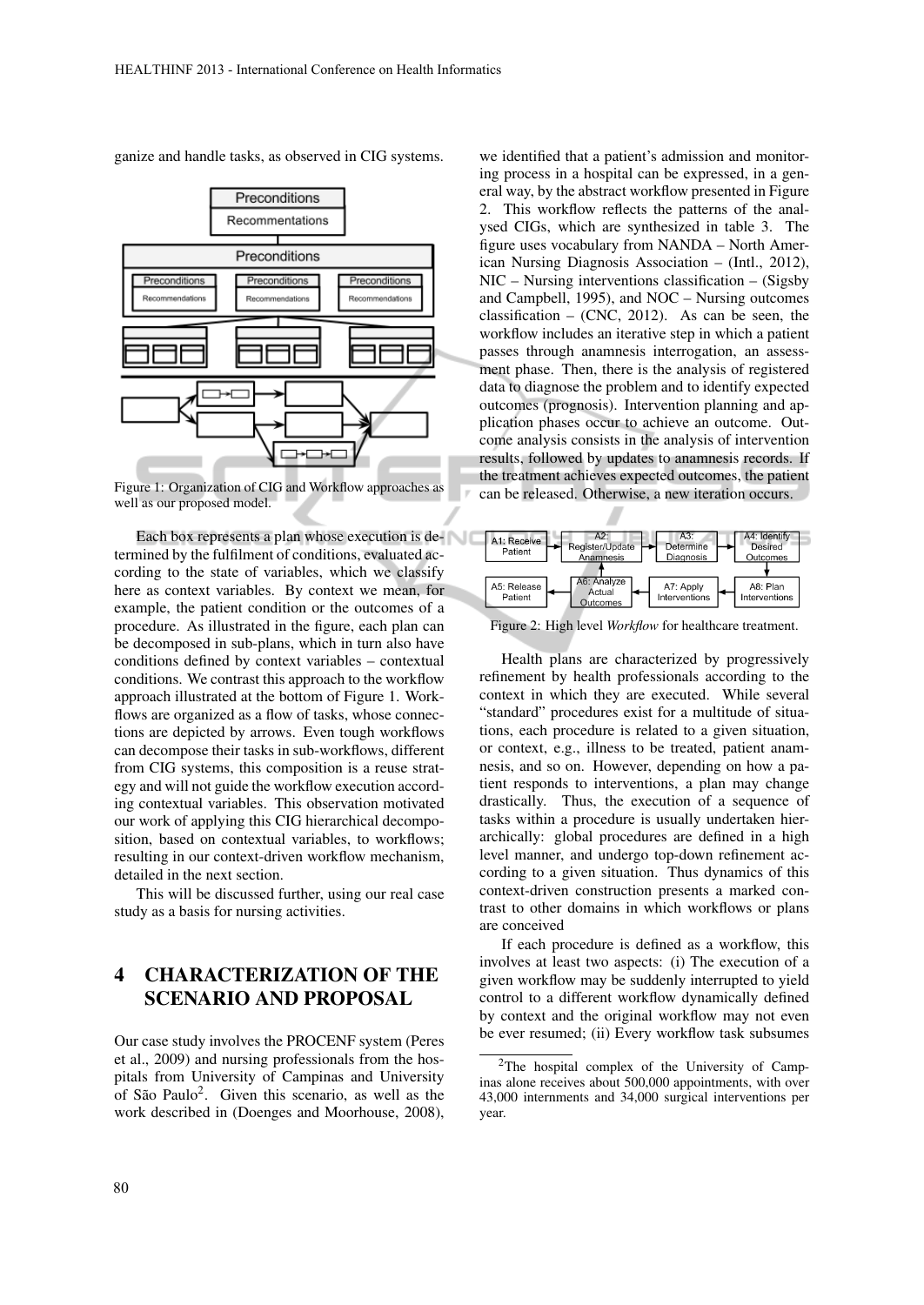| Work                                                                         | <b>Open Source</b>       | Flexibility | Annotation | <b>Client-Server</b> | Schedule                 | Provenance                                                                                | Reuse/Share                                                                                        | Security                                                  |
|------------------------------------------------------------------------------|--------------------------|-------------|------------|----------------------|--------------------------|-------------------------------------------------------------------------------------------|----------------------------------------------------------------------------------------------------|-----------------------------------------------------------|
| Trident<br>(Barga<br>et al., 2008)                                           | $+$                      |             |            | $+$                  | $+$                      | Who executed, How<br>long was execution,                                                  | Non integrated MyEx-<br>periment                                                                   | User<br>access<br>and<br>priviledge control               |
|                                                                              |                          |             |            |                      |                          | Associated data                                                                           |                                                                                                    | and workflow roles                                        |
| VisTrails (Howe<br>et al., 2008)                                             | $+$                      | $+$         | $+$        | $+$                  | $\blacksquare$           | Who executed; Where;<br>How long; etc. Flex-<br>ible framework to ex-<br>tend features.   | DB share;<br>Synchro-<br>nization:<br>Versioning<br>made<br>by<br>external<br>resources, e.g. SVN. |                                                           |
| Taverna<br>(Hull)<br>et al., 2006)                                           | $+$                      | $+$         | $+$        | $+$                  | $\overline{\phantom{a}}$ | Open<br>Provenance<br>Model: Executed ser-<br>vice;Execution<br>date:<br>Parameters used. | MyExperiment<br>Inte-<br>grated                                                                    | Secure services and<br>user credentials                   |
| Kepler<br>(Altintas<br>et al., 2004)                                         | $+$                      | $+$         | $+$        |                      |                          | Records<br>provenance<br>information                                                      | KAR files can be reused<br>and shared. There is a<br>central KAR repository.                       | $\mathbf{r}$                                              |
| ClinicSpace<br>(Souza<br>and                                                 | $\overline{a}$           |             |            | $+$                  | $\overline{a}$           | Records<br>provenance<br>information                                                      | Allows the reuse of reg-<br>istered tasks                                                          | Limits the user ac-<br>cess to tasks                      |
| Augustin, 2010)                                                              |                          |             |            |                      |                          |                                                                                           |                                                                                                    |                                                           |
| <b>ASBRU</b> (Seyfang<br>et al., 2002)                                       |                          |             |            |                      | $+$                      | Temporal View pro-<br>vides events history.                                               | Import, export, and du-<br>plicate plans                                                           |                                                           |
| CPO (Ye et al.,<br>2009)                                                     |                          |             |            | $+$                  | $+$                      |                                                                                           | Model created as ontol-<br>ogy to be reused                                                        |                                                           |
| Perikles<br>(Schick)<br>2012)<br>al.<br>et.<br>extending YAWL                | $\overline{\mathcal{P}}$ | ?           | $+$        | $+$                  | $+$                      | Logging<br>mechanism<br>from YAWL                                                         | Provides reuse                                                                                     | $+$                                                       |
| Careflow<br>$(Miko-$<br>lajczak<br>and<br>2010)<br>Shenoy,<br>extending YAWL | $+$                      | $^{+}$      | $+$        | $+$                  | $+$                      | Logging mechanism<br>from YAWL                                                            | Provides reuse                                                                                     | Limits user's ac-<br>tions by roles and<br>authorization. |
| (Dang<br><sub>et</sub><br>al.<br>2008)                                       | $\overline{\phantom{a}}$ |             | $+$        | $+$                  | $+$                      | Logging mechanism<br>from BPEL Server                                                     | Provides reuse                                                                                     | Protects processes<br>and encrypts com-<br>munication     |

Table 2: Infrastructure characteristics of flow organized systems.

subworkflows that are chosen according to context.

The dynamic change of tasks implies on another important aspect to be treated: traceability. Not only does traceability play a major role, in the sense that all action and actors must be recorded, but requires a new dimension – one must also keep track of dynamic configurations (how, when, and by whom). It is fundamental to provide a history of steps performed, to allow to learn with experience from other professionals and to recognize which steps were decisive to the achieved outcomes. Because of this, provenance is an important feature that must be supported.

The analysis presented in the previous section stresses the importance of guiding the workflow execution by means of contextual variables, as observed in CIG systems. Our proposed architecture is able extend a workflow engine to afford equivalent properties of a hierarchical decomposition based on contextual variables, as we will further detail.

Figure 3 shows the top level abstraction workflow to be executed, as portrayed in Figure 2. *CRec* is a dynamic data structure that records context variables at each instant. *CEng* is a context adaptation engine, an extension of a workflow engine, which monitors the context (*CRec*) and dynamically adapts workflow execution. The part shaded in gray represents the abstract activities yet to be executed under control of *CAEng*. The other abstract activities have already been refined and dashed line outlines the step executed under gradual refinement and execution.

Figure 3 illustrates two consecutive steps of a workflow execution carried by an engine, designed to support our context-based workflow customization and to allow to the user to interrupt or change the execution of an activity at any moment. In each step of the execution the *CAEng* monitors the running activity to capture context changes, updating the *CRec* (operation indicated by a dashed line). Whenever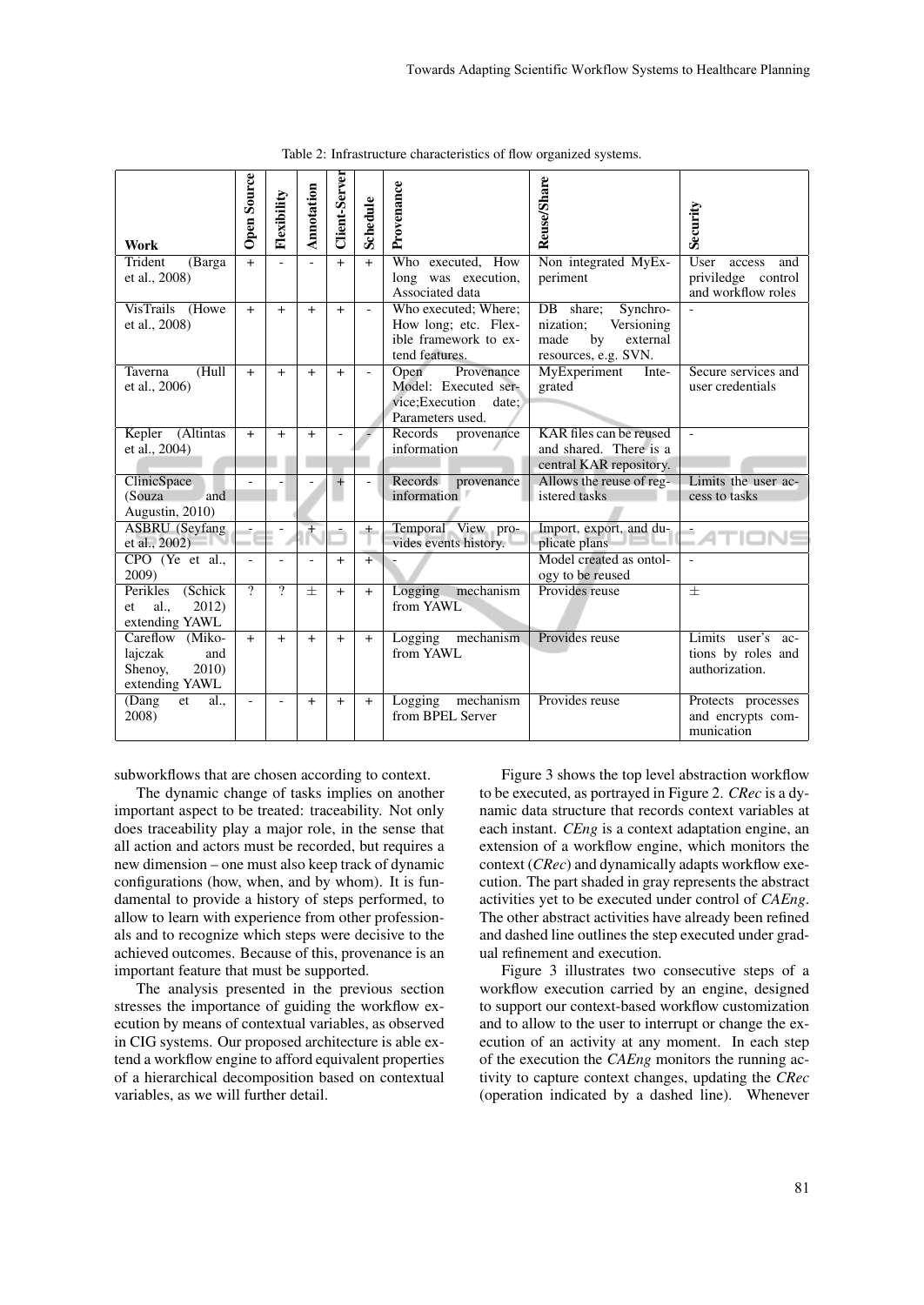| Work                        | Type              | BC           | Resources to Combine        | <b>Flow Flexibility</b>    | <b>BC</b> Organiza-           | <b>Modelling</b><br>of   |
|-----------------------------|-------------------|--------------|-----------------------------|----------------------------|-------------------------------|--------------------------|
|                             |                   |              | <b>Components</b>           |                            | tion                          | <b>Context</b>           |
| Trident (BargaWfMS          |                   | Activity     | Modified .NET<br>classes:   | $\overline{\phantom{a}}$   | Sub-workflows                 |                          |
| et al., 2008)               |                   |              | WebServices<br>imported     |                            |                               |                          |
|                             |                   |              | using external tool.        |                            |                               |                          |
| VisTrails (Howe WfMS        |                   | Activity     | WebServices; Python         |                            | Does not make                 |                          |
| et al., 2008)               |                   |              | Packages                    |                            | that<br>clear<br><sup>a</sup> |                          |
|                             |                   |              |                             |                            | workflow<br>can               |                          |
|                             |                   |              |                             |                            | used<br>be<br><b>as</b>       |                          |
|                             |                   |              |                             |                            | activity.                     |                          |
| Taverna                     | (HullWfMS)        | Activity     | WSDL/RESTful<br>ser-        | $\sim$                     | Sub-workflows                 | $\overline{\phantom{a}}$ |
| et al., 2006)               |                   |              | vices, BioMart, BioMoby,    |                            |                               |                          |
|                             |                   |              | SoapLab, Java APIs, R.      |                            |                               |                          |
|                             |                   |              | Beanshell, Spreadsheets,    |                            |                               |                          |
|                             |                   |              | Plugins to extend support.  |                            |                               |                          |
| Kepler (AltintasWfMS)       |                   | Activity     | WSDL/RESTful services.      | $\overline{\phantom{a}}$   | Sub-workflows                 | $\overline{a}$           |
| et al., 2004)               |                   |              | R, MatLab, Spreadsheets,    |                            |                               |                          |
|                             |                   |              | command-line<br>applica-    |                            |                               |                          |
|                             |                   |              | tions, XPath and XSLT;      |                            |                               |                          |
| ClinicSpace                 | <b>CIG</b>        | $+$ Clinical | Limited to previously inte- | Invoke tasks un-           | Tasks and sub-                | Users.<br>loca-          |
| (Souza                      | andmiddle-Task    |              | grated tasks                | der certain condi-         | tasks                         | tion, time and           |
| Augustin, 2010) ware        |                   |              |                             | tions                      |                               | resources.               |
| <b>ASBRU</b><br>$(Sey-CIG)$ |                   | Plans        | User interaction and exter- | Relationships              | Hierarchy                     | Conditions for           |
| $fang$ et al.,              |                   |              | nal tools and devices       | conditions<br>and          | н.<br><b>IEI</b>              | plan activation          |
| 2002)                       |                   |              |                             | change execution           |                               |                          |
|                             |                   |              |                             | flow                       |                               |                          |
| CPO (Ye et al., CIG         |                   | Activity     | Specification of interven-  | 7                          | Subprocess                    | $\overline{\mathcal{P}}$ |
| 2009)                       |                   |              | tions with associated val-  |                            | similar<br>to                 |                          |
|                             |                   |              | ues                         |                            | subworkflows                  |                          |
| Perikles (SchickCIG         |                   | Task         | Service with HL7 compli-    | $\overline{?}$             | <b>Subworkflows</b>           | $\gamma$                 |
| et al., 2012) ex-           |                   |              | ant interfaces              |                            |                               |                          |
| tending YAWL                |                   |              |                             |                            |                               |                          |
| Careflow                    | Case              | <b>Task</b>  | External applications, Java | <b>Users</b><br>can<br>ex- | $Sub-$<br>Tasks,              | Each task con-           |
| (Mikolajczak                | Han-              |              | classes and webservices     | ecute, redo, or            | <b>Tasks</b><br>and           | sider the entire         |
| and                         | Shenoy, dling $+$ |              |                             | skip task and              | Workflows                     | case. Part of the        |
| 2010) extending WfMS        |                   |              |                             | change data at             |                               | context is han-          |
| <b>YAWL</b>                 |                   |              |                             | any time.                  |                               | dled by user             |
| (Dang)<br>et                | al., Ont. KBTasks |              | <b>Web Service</b>          | Dynamic work-              | Hierarchy                     | <b>Yes</b>               |
| 2008)                       | + BPEL            |              |                             | flow composition           |                               |                          |
|                             | server            |              |                             | and execution              |                               |                          |

Table 3: Basic component (BC) characteristics of flow organized systems.

an activity finishes its execution, *CAEng* verify the new *CRec* state in order to apply modifications in the workflow (operation indicated by a gray area) if necessary. When the workflow starts, it has a starting *CRec* containing a set of basic context variables (see Figure 3 (i)), e.g., environment (e.g., type of medical facility), user, etc. The Register/Update Anamnesis is the main activity responsible for updating the *CRec*. Thus, the system can provide flexibility to change the flow of the execution, without force user to adapt the content to context.

## 5 CONCLUSIONS

The addition of dynamic self-adaptation capability to

scientific WfMSs can provide several advantages to healthcare activities. Benefits include automation and monitoring, and distributed execution of activities and the basis to support traceability of tasks and adaptations. Our work identified three important aspects that need to be considered: (i) Each task subsumes subworkflows that are conducted/invoked dynamically according to a context; (ii) Tasks can be interrupted or changed, adding flexibility to the way that health activities are performed under a WfMS; (iii) Traceability must be provided to record changes performed, as well as to allow the improvement of activities by of analysis the historic data.

Those three aspects allow: to extend a WfMS creating a tool that maintains the hierarchical nature of clinical guidelines, to adapt the flow to the context and to analyse whether performed tasks can be trusted or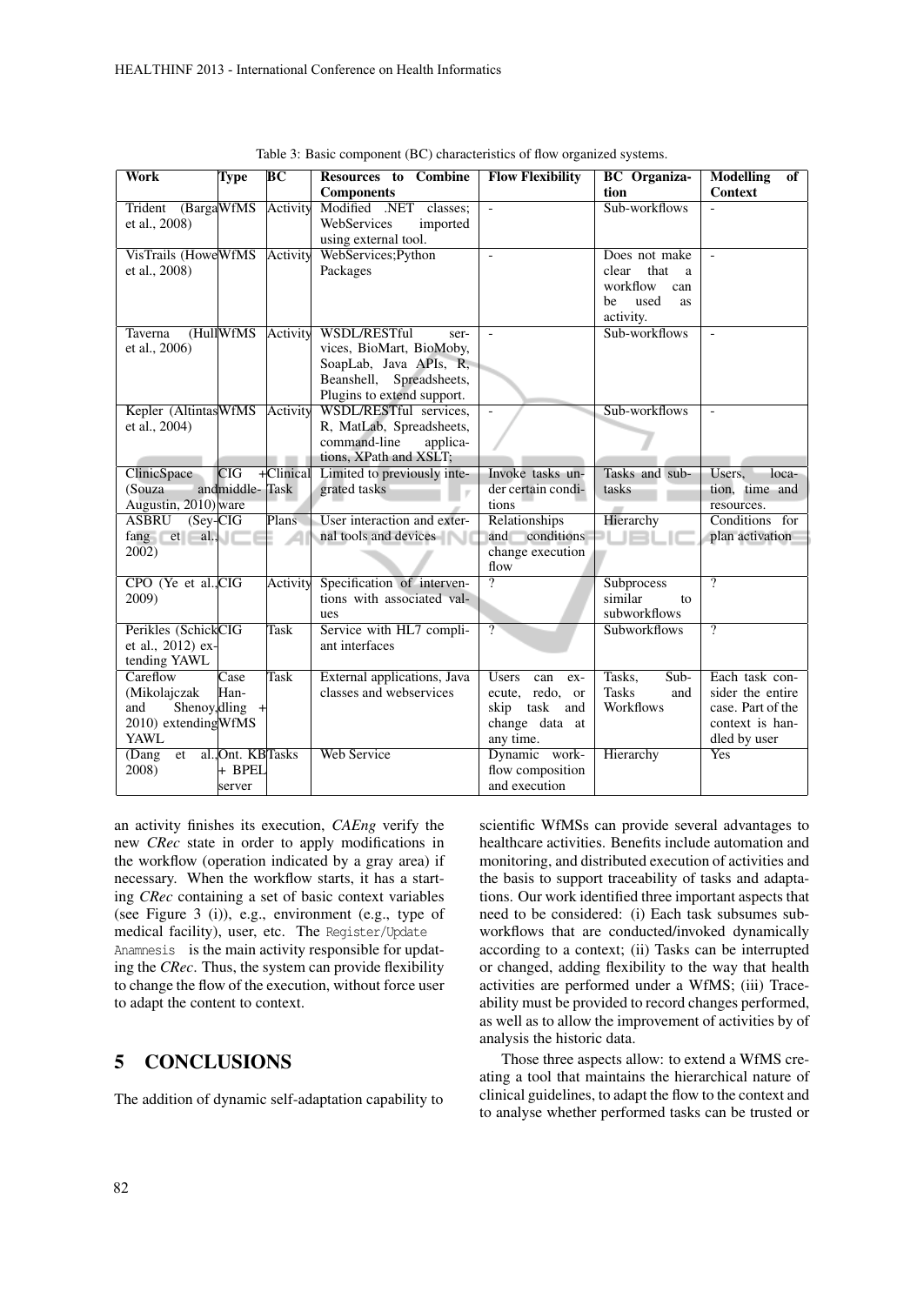

not. Also, the use of nursing standards contributes to better adaptation to healthcare workflows.

Future work includes the analysis and definition of context variables that will be used, resulting on a meta model and its instantiation. After this step, our model will be implemented in a scientific WfMS, which will be compared to the traditional approach, providing more evidences about advantages and disadvantages of the approaches.

## ACKNOWLEDGEMENTS

Work partially financed by FAPESP (grant 2011/17196-0), the Microsoft Research FAPESP Virtual Institute (NavScales project), CNPq (grant 143483/2011-0, MuZOO Project and PRONEX-FAPESP), INCT in Web Science (CNPq 557.128/2009-9) and CAPES, as well as individual grants from CNPq. We also thank healthcare providers from University of Campinas and University of São Paulo, who provide us support in this research.

### REFERENCES

- Altintas, I., Berkley, C., Jaeger, E., Jones, M., Ludascher, B., and Mock, S. (2004). Kepler: an extensible system for design and execution of scientific workflows. In *Proc. of 16th Intl. Conf. on Scientific and Statistical Database Management, 2004.*, pages 423–424. Ieee.
- Asfari, O., Doan, B., Bourda, Y., and Sansonnet, J. (2010). A Context-based Model for Web Query Reformulation. *limsi.fr*.
- Bandara, K., Wang, M., and Pahl, C. (2009). Dynamic Integration of Context Model Constraints in Web Service Processes. In *Software Engineering*. ACTA Press.
- Bardram, J. E. and Hansen, T. R. (2010). Context-Based Workplace Awareness. *Computer Supported Cooperative Work (CSCW)*, 19(2):105–138.
- Barga, R., Jackson, J., Araujo, N., Guo, D., Gautam, N., Grochow, K., and Lazowska, E. (2008). Trident: Scientific workflow workbench for oceanography. In *Services - Part I, 2008. IEEE Congress on*, pages 465– 466.
- Barthelmess, P. (1996). Sistemas de workflow: Análise da área e proposta de modelo. Master's thesis, Instituto de Computação - Unicamp.
- Bolchini, C., Curino, C. A., Quintarelli, E., Schreiber, F. A., and Tanca, L. (2007). A data-oriented survey of context models. *SIGMOD Rec.*, 36:19–26.
- Carmagnola, F., Cena, F., Gena, C., and Torre, I. (2005). A semantic framework for adaptive web-based systems. In *Proc. of SWAP*, pages 1613–0073. Citeseer.
- Cho, Y., Moon, J., and Yoe, H. (2010). LNCS 6018 A Context-Aware Service Model Based on Workflows for u-Agriculture. *Technology*, pages 258–268.
- CNC (2012). Cnc overview: Nursing outcomes classification (noc).
	- Dang, J., Hedayati, A., Hampel, K., and Toklu, C. (2008). An ontological knowledge framework for adaptive medical workflow. *Journal of biomedical informatics*, 41(5):829–36.
	- de Clercq, P. and Kaiser, K. (2008). Computer-interpretable guideline formalisms. *Studies in health technology*, pages 22–43.
	- Deelman, E. and Chervenak, A. (2008). Data Management Challenges of Data-Intensive Scientific Workflows. *2008 Eighth IEEE Intl. Symposium on Cluster Computing and the Grid (CCGRID)*, pages 687–692.
	- Deelman, E., Gannon, D., Shields, M., and Taylor, I. (2009). Workflows and e-Science: An overview of workflow system features and capabilities. *Future Generation Computer Systems*, 25(5):528–540.
	- Dey, A. K. (2000). *Providing architectural support for building context-aware applications*. PhD thesis, Georgia Tech, Atlanta, GA, USA. AAI9994400.
	- Din, M. A., Abidi, S. S. R., and Jafarpour, B. (2010). Ontology based modeling and execution of Nursing Care Plans and Practice Guidelines. *Studies in health technology and informatics*, 160(Pt 2):1104–8.
	- Doenges, M. and Moorhouse, M. (2008). *Application of nursing process and nursing diagnosis: an interactive text for diagnostic reasoning*. G - Reference, Information and Interdisciplinary Subjects Series. F.A. Davis.
	- El-Fakdi, A., Meléndez, J., and Petite, R. (2012). A proposal of a workflow-based cbr for interventional cdss - application to transcatheter aortic valve implantation (tavi). In *HEALTHINF*, pages 201–206.
	- Fox, J., Patkar, V., Chronakis, I., and Begent, R. (2009). From practice guidelines to clinical decision support: closing the loop. *Journal of the Royal Society of Medicine*, 102(11):464–73.